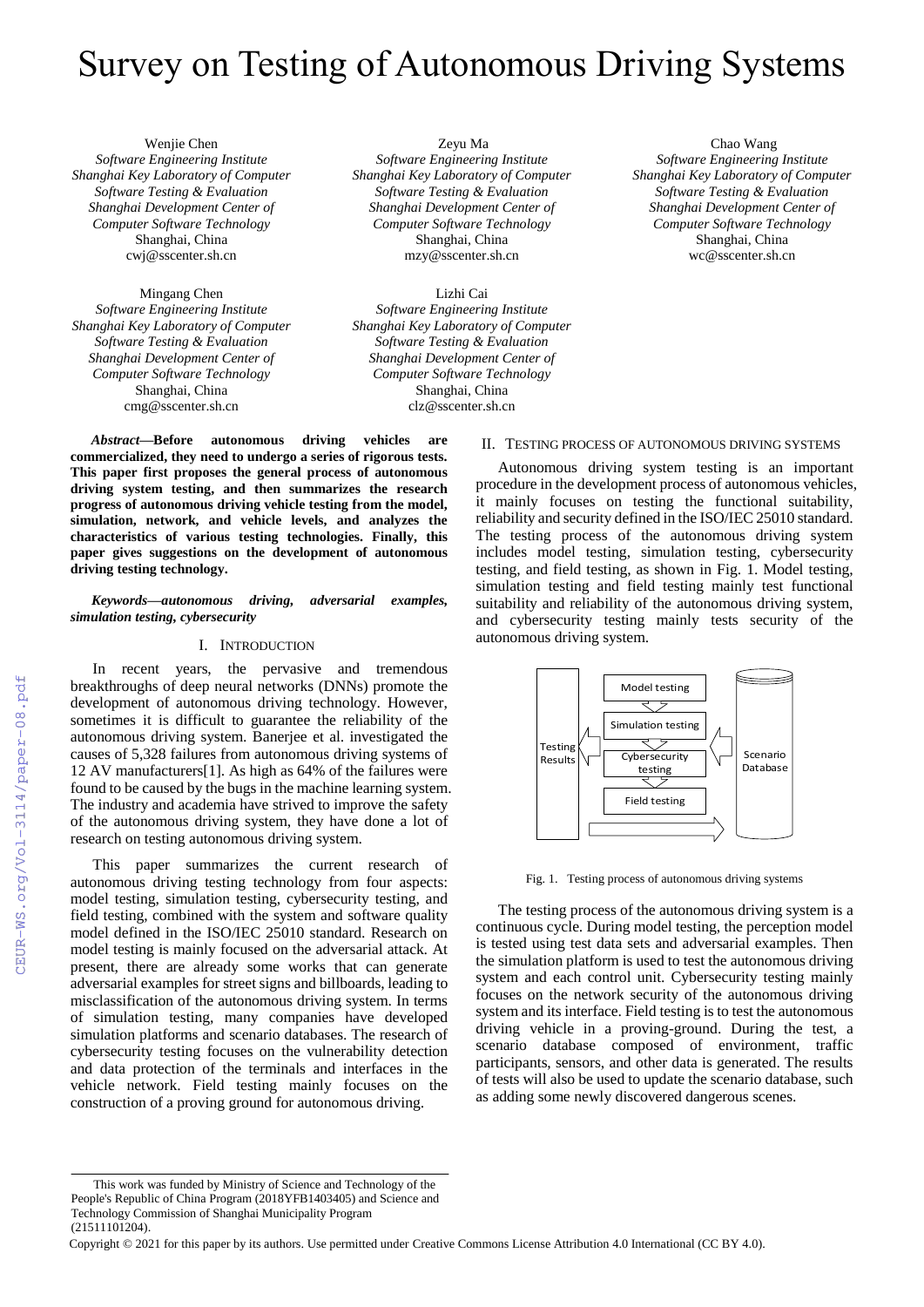# III. TESTING TECHNOLOGY FOR AUTONOMOUS DRIVING **SYSTEMS**

# *A. Testing for autonomous driving models*

Testing of autonomous driving system models is performed by testing datasets, adversarial examples, and other methods against perception models. Most current perception models are implemented by DNNs, but due to the large dimensions of input data for models, DNNs are vulnerable to adversarial examples, which is a great concern for the prospect of autonomous driving. Many studies have shown that the object detection model used for autonomous driving can be easily deceived by the existing adversarial attack methods, thereby causing errors in autonomous driving decisionmaking.Current adversarial attack methods in the field of autonomous driving are mainly divided into attacks on the object detection model and attacks on LIDAR.

In 2017, a team of researchers at Columbia University proposed DeepXplore[2], an automated DNN testing system that uses several existing test inputs as seeds, then modifies the test inputs in a continuous loop iteratively through a gradient ascent method to maximize the difference between the output of the model under test and the output of other similar models. Eventually, this system is able to generate a new set of test data, which can trigger errors in the judgment of the model under test. Experiments on the Udacity challenge dataset showed that the system is capable of making the DNN-based autonomous driving systems' prediction of the car's steering angle incorrect by changing the lightness and darkness of the input images, adding noise, and so on. The same group followed up with DeepTest[3], removing the requirement that DeepXplore must provide multiple DNNs with similar functions. DeepTest also makes some changes for the generation of test data for autonomous driving systems, resulting in a more efficient system for generating data for extreme scenarios.

DeepXplore and DeepTest can generate a large number of adversarial examples, but these are very different from real scenes, and many extreme scenes such as rainy and foggy days are tough to generate by simple image transformation. DeepRoad[4] uses Generative Adversarial Networks (GAN) to generate more realistic transformed images of rainy and snowy days, compare the steering angle prediction results of the generated images with results of the original images, which can find the scenes that cause errors of DNN in the autonomous driving.

Zhou et al. proposed DeepBillboard, which generates realworld adversarial examples of billboards that could trigger steering errors in autonomous driving systems[5]. It demonstrates the possibility of generating real physical-world adversarial examples for actual autonomous driving systems. Kevin et al. perform a physical-world robustness attack on parking road signs (by sticking adversarial patches at specified locations on the road signs) to misclassify stop signs as other signs of the specified category with 100% probability, as in Fig. 2[6]. The authors proposed the RP2 algorithm: Firstly, build a model to quantify the target object's physical changes (including changes in distance, angle, illumination, etc., and transformations such as random cropping of images and changes in luminance), then construct a mask of the target object to discover "vulnerable regions" on which the attack is achieved by masking.



Fig. 2. Attacking stop signs with stickers[6]

Aishan Liu et al. proposed PS-GAN, which can generate adversarial patches, innovatively combining GAN network and attention mechanism[7]. PS-GAN can capture the sensitivity of spatial distribution to obtain the optimal attack locations in order to enhance the attack capability of the patches and also ensure a reasonable appearance, as in Fig. 3. However, this method does not guarantee that the patch is always on the target object.



Fig. 3. The adversarial patches generated by PS-GAN[7]

Zelun Konget al. proposed PhysGAN, an algorithm that generates adversarial examples with physical world resilience for autonomous driving systems in a continuous manner[8]. Unlike PS-GAN, the input to PhysGAN is a given scene (e.g. the content of a billboard, as in Fig. 4), so the generated adversarial examples are more realistic. What differs from other adversarial attack methods which aim at detection classifiers is that PhysGAN attacks autonomous driving navigation systems, which are regression models. So the authors use the mean squared error and the maximum error of the angle of autonomous driving navigation evaluate the result.



Fig. 4. Attacking autonomous driving navigation systems via PhysGAN on the McDonald's ads[8]

The above studies aim at vision-based autonomous driving systems, but LiDAR-Adv[9], a joint study of University of Michigan, UIUC, and Baidu, breaks through LiDAR systems. The researchers connected perturbations of a 3D target to a LiDAR scan (or point cloud) by modeling a differentiable LiDAR renderer. They then used the differentiable proxy function to produce 3D feature aggregations and designed different losses to ensure that 3D adversarial examples were smooth. In a specific experiment, the researchers compared a normal box with a 3D printed adversarial example on the Apollo Autopilot system. They found that the LIDARequipped car did not detect the target until it approached the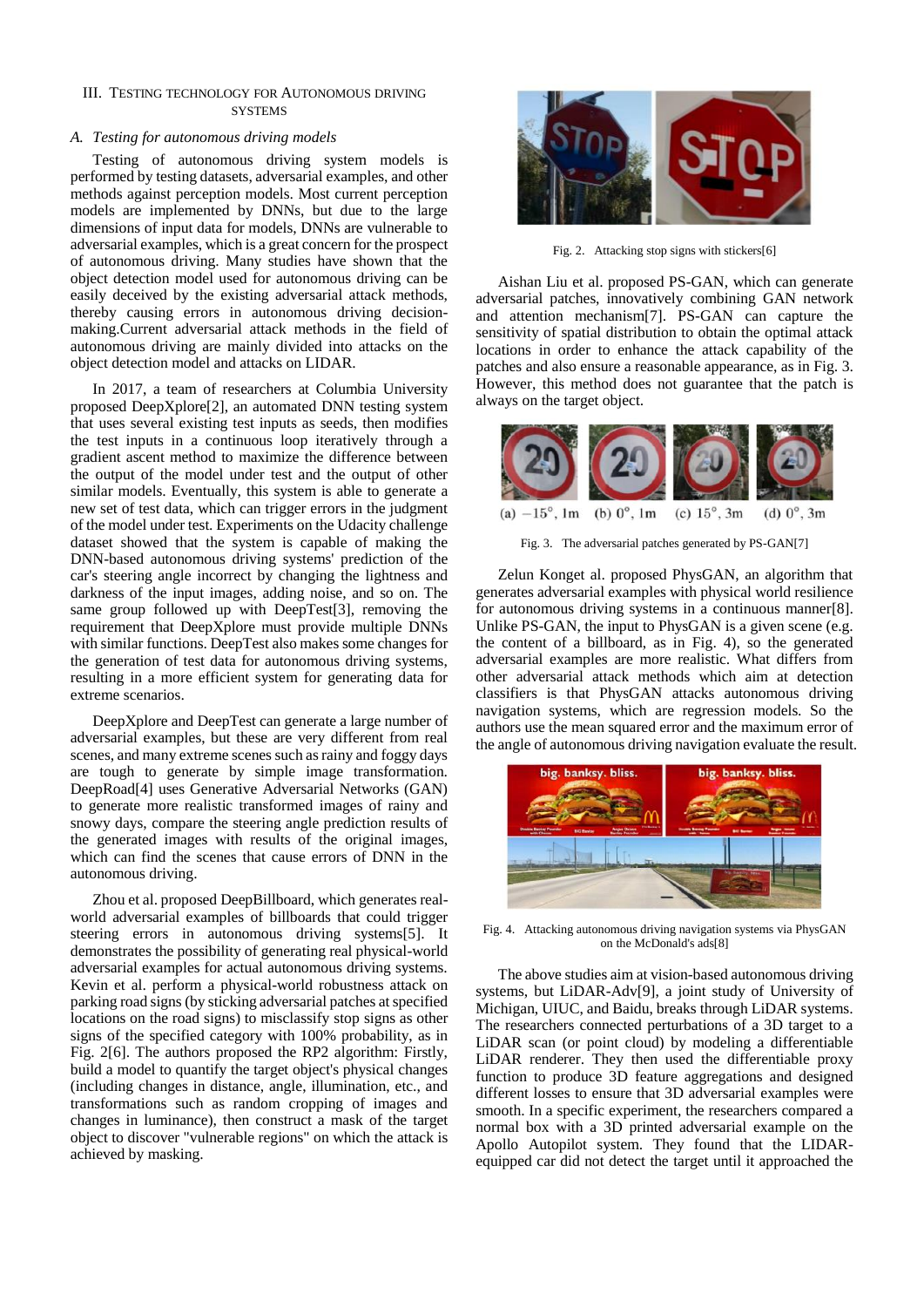adversarial example. In contrast, the car detected the normal box at a long distance.

The University of Toronto, Princeton University in conjunction with Uber also proposed a generic 3D adversarial object generator to fool LIDAR detectors[10]. In particular, the authors placed a generated pseudo-object on top of any target vehicle to completely hide the vehicle, resulting in an 80% success rate of not being detected by LIDAR detectors, as shown in Fig. 5.



Fig. 5. Placing an antagonistic object on the target vehicle made the vehicle "invisible" to LIDAR[10]

#### *B. Simulation testing for autonomous driving systems*

The simulation test is to test the autonomous driving system and each control unit through the simulation platform. Currently, about 90% of autonomous driving tests are completed through simulation platforms. Both Scenario database and simulation platform are required for simulation testing.

#### *1) Creating Scenario Database*

A scenario is the overall description of the autonomous vehicle and environment components over a period, which is abundant and complex. The scenario database is a database composed of a series of test scenarios that meet certain test requirements. The construction of the scenario database is generally divided into four steps[11]: data collection, data cleaning, information labeling, and scenario clustering. The source of scenario data mainly includes real-world driving data and simulation data synthesized from real-world driving data. The test results of the simulation test will also be used to update the scenario database as required.

At present, many auto companies and autonomous driving solution providers have established their own scenario databases. Waymo collects simulation scenarios based on field tests. After testing autonomous vehicles on public roads and proving ground, Waymo accumulates thousands of scenario data, creates virtual scenarios based on these data, and produces more scenarios by modifying scenario parameters. Waymo has released a database of more than one thousand scenarios. Automotive Data of China Co., Ltd. has initially built a simulation testing scenario database that includes nearly 500,000 kilometers of driving data and traffic rules, covering important cities such as Beijing, Tianjin, and Shanghai. China Automotive Engineering Research Institute Co., Ltd. released the "China Typical Scenario Database V2.0" in 2019, including hundreds of standard traffic rules scenarios, 3,000 empirical scenarios, 50,000 functional scenarios, and 150 accident scenarios. Companies such as

Tencent and Baidu have also released their own databases of autonomous driving scenarios.

#### *2) Simulation platform*

The autonomous driving simulation platform is a system that tests autonomous driving functions by simulating traffic scenes, vehicle movements, and sensor signals. Its main functions include restoring static scenes and dynamic scenes, camera and radar simulation, and vehicle dynamics simulation. At present, many companies and institutions have developed their autonomous driving simulation platforms.

Carla[12] is an open source free autopilot simulator based on unreal engine. It supports flexible configuration of sensors, environmental states, dynamic and static traffic participants and maps, and can control simulated vehicles through Python or C language API. Autoware[13] is an open source software for automatic driving technology research. It includes four modules: localization, detection, prediction and planning, and control. It supports path planning, traffic signal detection, lane detection, virtual reality and other functions. PreScan[14] is a widely used vehicle driving simulation software product of Siemens. It supports the simulation of multiple functions such as camera, radar, LiDAR, GPS, and vehicle-to-vehicle communication, and can simulate simple traffic scenarios. SiVIC[15] is similar to PreScan, but it can provide more realistic and complete sensor models. Google developed the simulation platform Carcraft, based on the scenario data collected by Waymo, combined with high-precision map information, to realistically simulate the real traffic environment. NVIDIA released the cloud-based NVIDIA Drive Constellation simulation system in 2018, which can generate realistic data, create various test environments, simulate various weather conditions such as rain and snow, simulate different roads and terrains, and simulate dazzling light during the day and limited vision at night. Microsoft open-sourced the cross-platform Unreal Engine simulator AirSim in 2017, which supports simulations of drones and autonomous driving. It can create a highly realistic traffic environment and simulate vehicles and sensors. LG Silicon Valley Lab released the open-source autonomous driving simulator LGSVL Simulator in early 2019, which supports sensor simulation and editable maps, vehicles, weather, traffic flow, pedestrians, etc.

Tencent released the autonomous driving simulation platform TAD Sim in 2018, which combines professional game engines, industrial level vehicle dynamics models, integrated virtual and real traffic flow and other technologies. Baidu's self-developed autonomous driving simulation system AADS includes a data-driven traffic flow simulation framework and a scene picture synthesis framework based on image rendering. Researchers of Jilin University independently developed the PanoSim, a virtual autonomous driving test platform[16]. They analyzed the driving habits of drivers based on the platform and proposed ADAS control strategies that consider different driving habits.

## *C. Cybersecurity testing for autonomous driving systems*

The autonomous driving system is deployed in the Intelligent Connected Vehicle(ICV), which can not only assist or replace drivers to control a vehicle through advanced onboard sensors, controllers, actuators, and other devices but also integrate modern communication and network technologies to realize Vehicle-to-everything(V2X), complex environmental perception, decision making and cooperative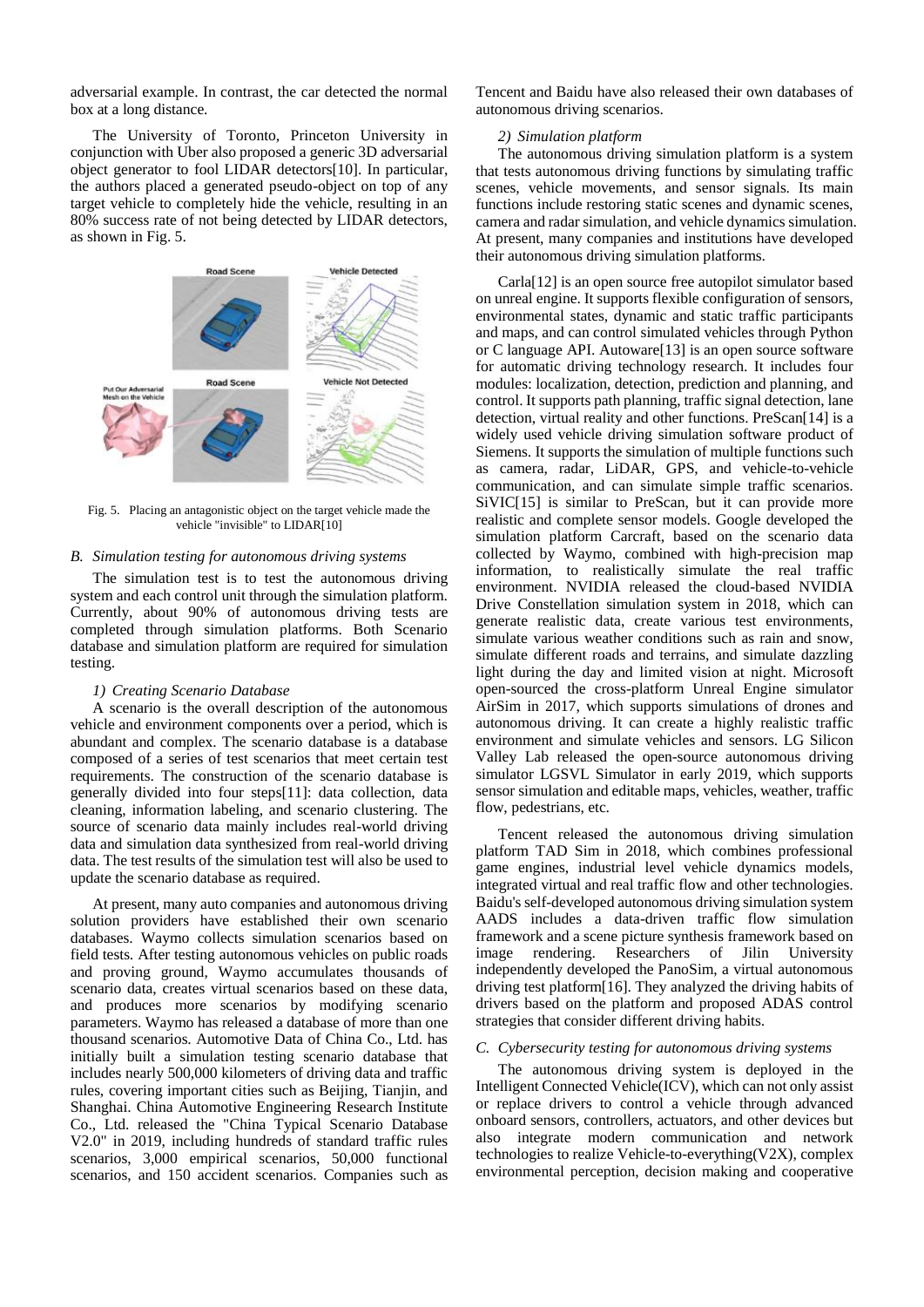control of multi-vehicle, etc. The vehicle network technology provides the possibility that crackers hack into the autonomous driving system or ICV system. Crackers can slow down, stop the engine, brake, or do other malicious operations to the vehicles by hacking into the cloud account. They may also hack into the mobile application to take over the control of vehicle such as unlocking and starting engine remotely; implant malicious files into the in-vehicle networking (IVN) through USB storage media to control the vehicle, etc. Yoshiyasu Takefuji listed several cybersecurity incidents, such as white hat hackers stopped the engine of a car on the highway through a remote man-in-the-middle attack in 2015; Ford car's parking assistance module could be forced to intervene the control of steering wheel through the CAN command named "0x0081"[17].

The frequent occurrence of security accidents has accelerated the in-depth examination of cybersecurity issues of ICV. The security of autonomous driving systems requires the support of layered distributed technology, including the security of in-vehicle module systems, network-side interaction and cloud information processing. The security of each layer guarantees the security of ICV and connected vehicle system, and ensures the safety of the autonomous driving system ultimately.



Fig. 6. Objects of autonomous driving system cybersecurity testing

According to the structure of vehicle security operation center (VSOC) defined in the white book, "Setting the Standard for Connected Cars' Cybersecurity", the objects of testing autonomous driving system cybersecurity can be classified into cloud service platform, mobile phone terminal, in-vehicle terminal, and communication network (Fig. 6). Specific testing points for these objects include the following:

a) Cloud service platform testing concerns more about the traditional Web vulnerability and the transmission security between the cloud and the other two terminals;

b) Mobile phone terminal has become the standard configuration of ICV so that testers should evaluate whether the communication key and communication protocol between the mobile and vehicle terminal can be cracked by technologies, analyze the communication protocol, and use it to forge malicious requests for vehicle control;

c) In-vehicle terminal testing objects include In-Vehicle Infotainment (IVI), Telematics-Box (T-Box), sensors, external interfaces, and other components. Generally, IVI, T-Box and other components contain operating systems, invehicle APPs, and a large number of third-party libraries;

d) Communication networks are tested for authentication, transmission encryption, and protocol security.

To test the four types of cybersecurity testing objects for autonomous driving systems, several researchers not only applied existing traditional effective and valuable cybersecurity testing methods to cloud service platforms and mobile phone terminals, but also proposed testing methods for the items of autonomous driving systems that require special attention. Wu Lingyun et al. proposed a random forest-based CAN bus message anomaly detection method model, which effectively detects anomalous data on ICV and improves vehicle operation security[18]. Mazloom S et al. created a malicious demo application, loaded on a mobile terminal. It uses the open MirrorLink interface on an IVI to connect to a mobile phone and discovers a heap overflow vulnerability that allows an attacker to obtain the control flow of a privileged process executing on the IVI[19]. It will further allow malicious attacks on the controller of the autonomous driving system. Testers can use the same principle to test whether the dangerous interface of IVI has been closed using the relevant Payload.

## *D. Field testing for autonomous driving systems*

Field testing is to test the autonomous vehicle on the realworld road, typically in a proving ground. The autonomous vehicle must be tested in many scenarios and environments in a limited field.

The United States and the European Union have built some proving ground for autonomous driving testing. The Smart Road was built in Virginia by renovating part of the highway, which is 2.2 miles long and can simulate rainy and foggy weather by spraying water mist. The Mcity proving ground in Michigan contains pavements of different materials, and is equipped with abundant traffic signs, signal lights, tunnels, and other traffic elements. Google rents the Castle Air Force Base in California to test its autonomous vehicles. There are various streets, highways, traffic lights, traffic roundabouts, etc. inside the proving ground, as well as rainy weather simulators. The AstaZero Proving Ground in Sweden includes urban roads, highways, multi-lane parallel road, roundabouts and intersections, and has become a research and development platform for autonomous driving safety technology. Shanghai, Hangzhou, Wuhan, Shenzhen and some other cities in China also plan to build proving ground for autonomous driving testing.

# IV. CONCLUSION

Testing and verifying the safety of autonomous driving systems is an important prerequisite for running autonomous vehicles on the road. The difficulty of testing is increasing as the level of autonomous driving increases. Currently, the industry and academia have carried out a lot of research on testing autonomous driving systems and developed corresponding tools and technologies to test autonomous driving models, systems, networks, and vehicles. A lot of achievements have been made in adversarial example generation, simulation platform development, network vulnerability analysis and proving ground construction. However, there are still some unresolved problems in autonomous driving system testing. For example, the cooperation mechanism of developing the scenario database is still inefficient, and the standard of autonomous driving system evaluation is not established yet. In the future, it is necessary to establish a set of testing standards and tool chains for autonomous driving systems to provide forceful supports